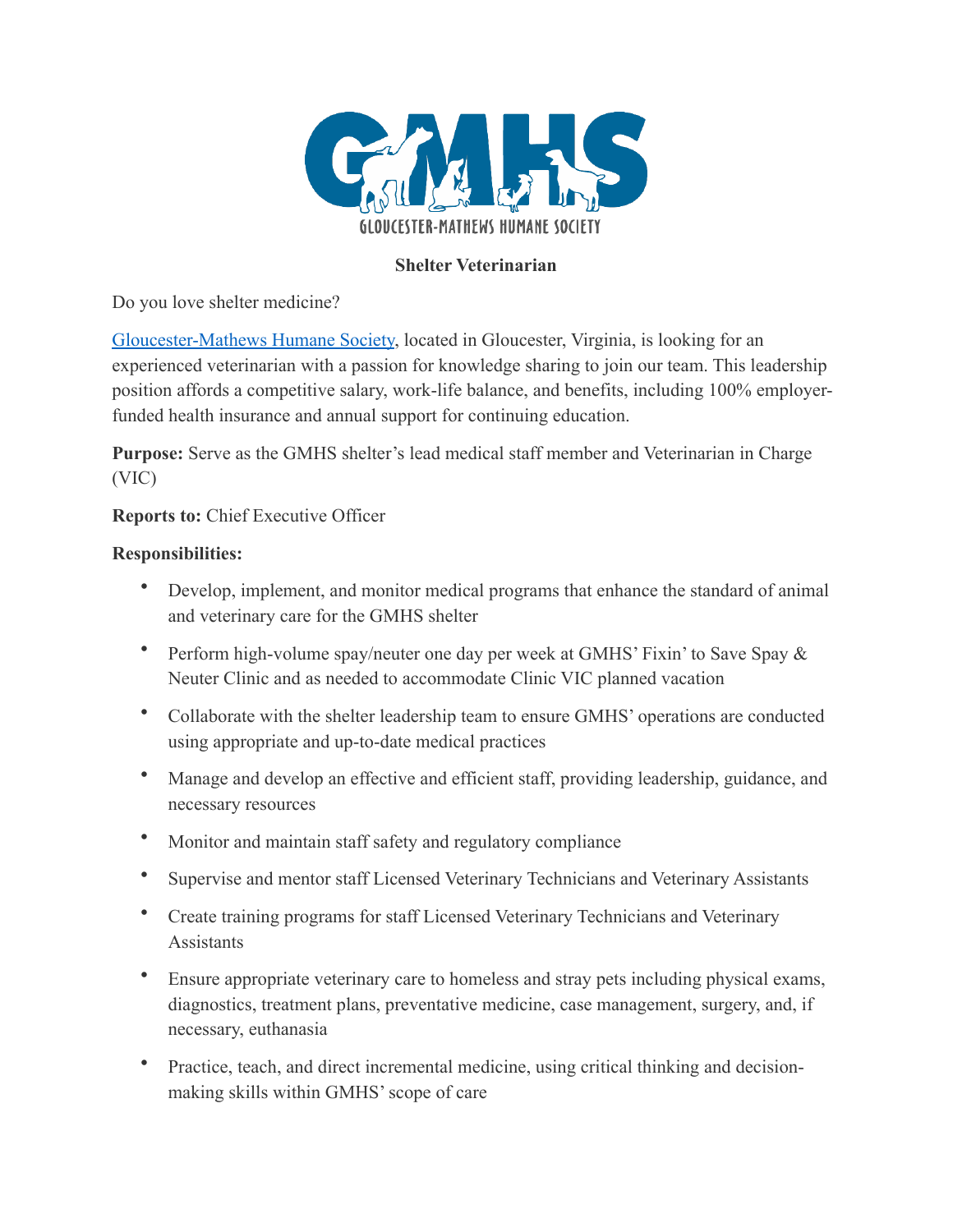- Participate in euthanasia decision making
- Maintain licenses and monitor DEA compliance
- Certify staff to perform euthanasia procedures and dispense medications
- Collaborate with shelter leadership on euthanasia training and SOP development
- Work with other departments to coordinate appropriate care and quarantine of infectious disease animals
- Develop SOPs and ensure they are updated and practiced with staff and volunteers
- Work collaboratively with the Chief Executive Officer to understand and implement the annual budget

### **Supervisory or Managerial Responsibility:**

- Highway to Home Coordinator
- Licensed Veterinary Technicians
- Veterinary Assistants

### **Required Position Qualifications:**

- Experience in shelter medicine and/or HO/HV setting
- Ability to effectively lead a team
- Demonstrated necessary diagnostic skills
- Strong interpersonal communication skills
- High emotional intelligence
- Ability to effectively communicate in writing
- Effective time management skills with the ability to triage cases and prioritize workload
- Ability to work well within a fast-paced environment
- High attention to detail
- Proficiency in Microsoft Office programs

**Classification:** The Shelter Veterinarian is a full-time salaried exempt position and expected to work a minimum of 35 hours weekly. Every effort will be made to maintain a 35-hour per week schedule; however, the number of hours required weekly can reasonably be expected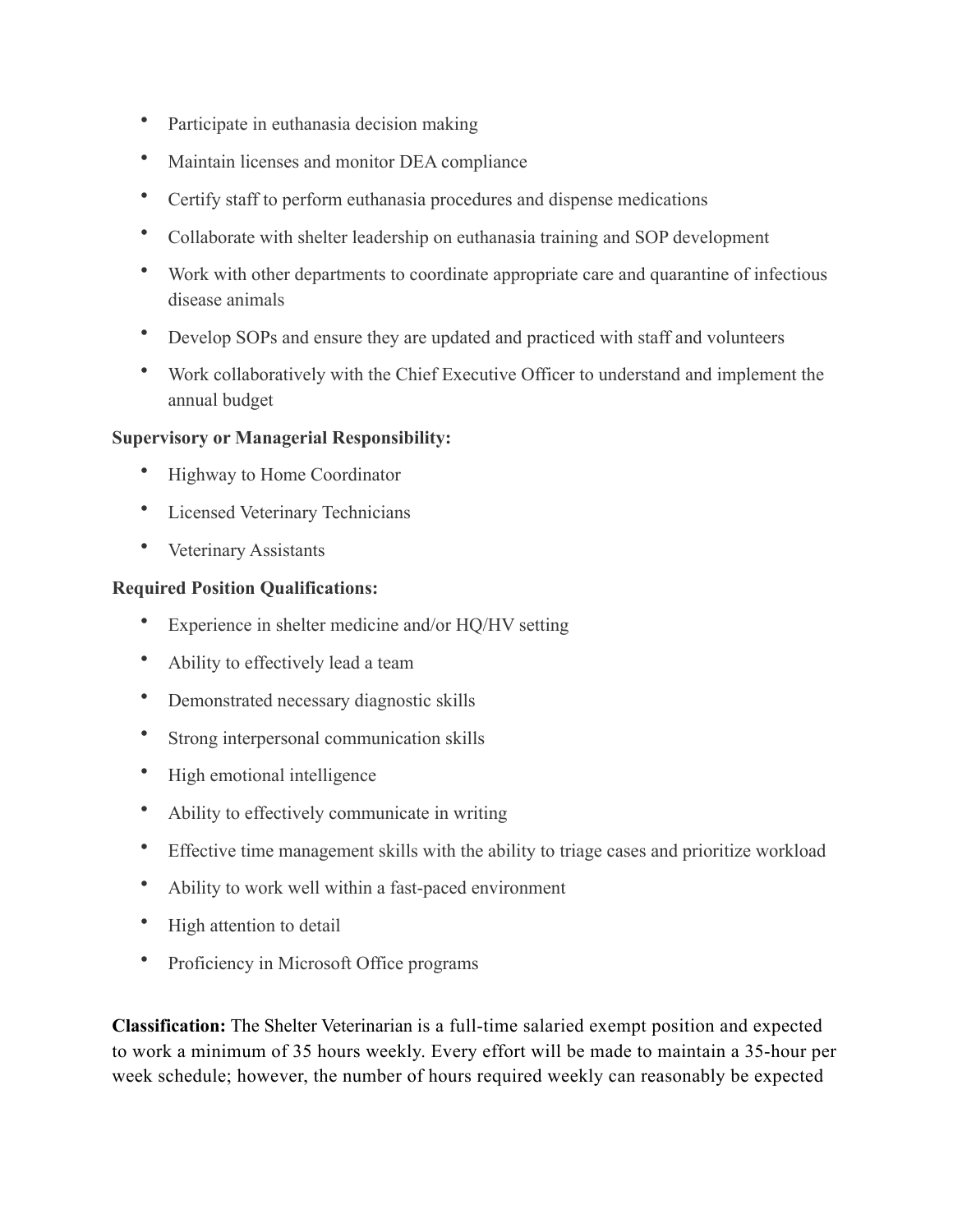to exceed 35 hours as conditions warrant. As an exempt position, overtime compensation is not provided.

**Compensation:** \$75,000 to \$85,000 (salary commensurate with market and experience)

**Benefits:** Full-time benefits include 100% employer-funded health insurance, paid time off, and reimbursement for continuing education. GMHS will cover relocation costs up to \$2,000.

**Education:** Doctoral degree in veterinary medicine

**Work Experience:** Three years of experience practicing veterinary medicine in a full service, high surgical volume or shelter environment

### **Special Training, Certification, or Licensure:**

- Current Virginia veterinary license with clean practice record
- Current DEA license or ability to obtain DEA license

### **Desired:**

Leadership or management experience in clinic, hospital, or shelter environment

### **About Gloucester-Mathews Humane Society:**

Since 1912, GMHS has provided programs and services for people and pets in the Peninsula, Middle Peninsula, and Northern Neck communities. In 2021 alone, GMHS touched the lives of more than 6,200 pets through temporary shelter, adoption, transfer to Highway to Home adoption-guaranteed partners, low- and no-cost spay/neuter surgery, and a Pet Pantry. Additionally, GMHS has operated Fixin' to Save Spay & Neuter Clinic since January 2018. Since the Clinic's 2008 founding, more than 46,000 shelter, owned, and feral pets have received low- and no-cost spay/neuter surgeries.

GMHS is a  $501(c)(3)$  non-profit organization dedicated to "improving life for all animals by providing shelter, compassionate care, community assistance, and education." The organization's approach to altering pets and educating citizens in the shelter and Clinic's direct and extended service region largely contributed to a 2021 96 percent live-release rate. Truly a beacon of hope and safe harbor for all homeless pets, GMHS *never euthanizes for space or length of stay*.